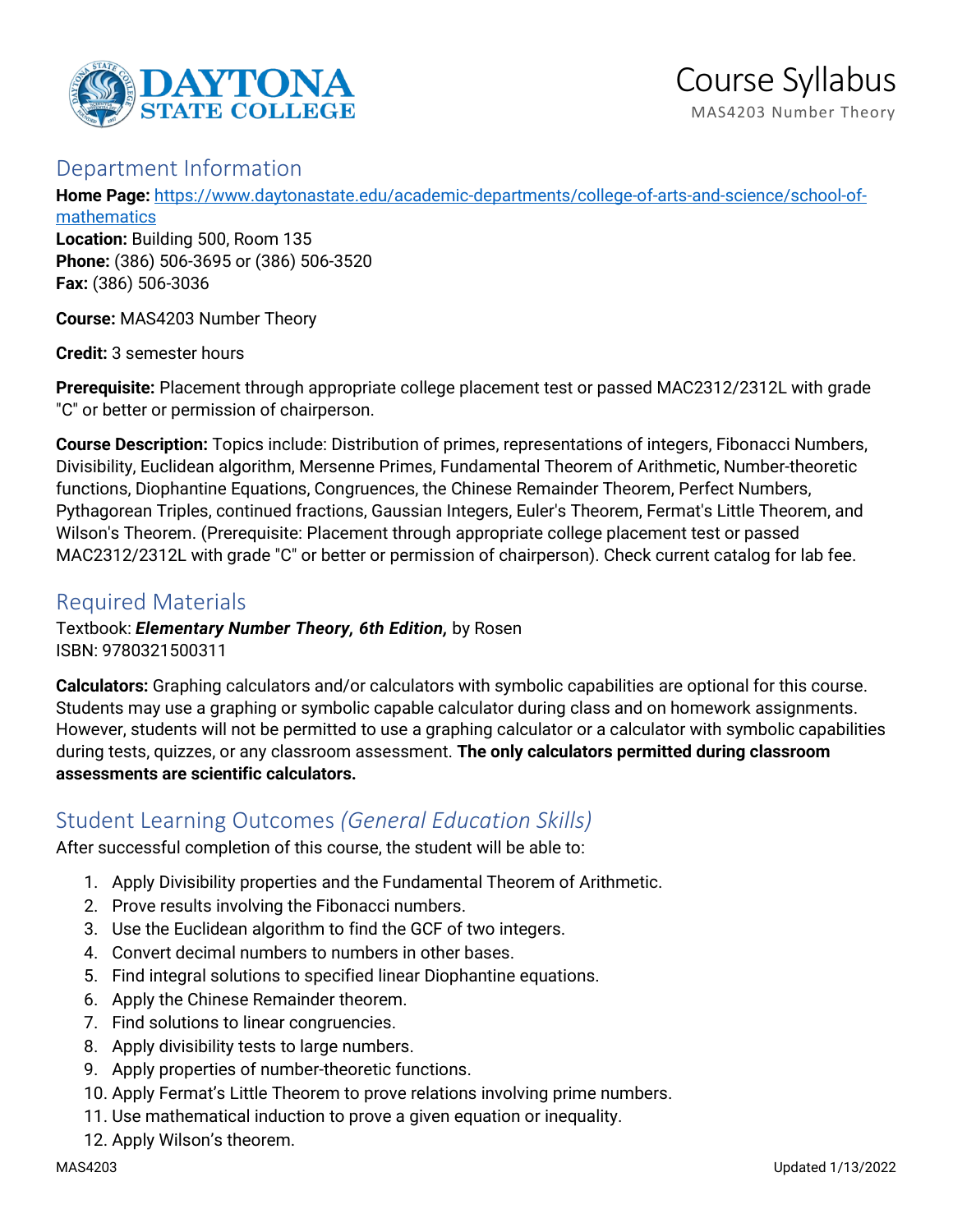### 13. Prove results involving Pythagorean triples.

## Course Chapter and Sections Covered

| <b>Chapter</b>          | <b>Sections</b>     |
|-------------------------|---------------------|
| 1                       | 3, 4, 5             |
| $\overline{2}$          | 1                   |
| 3                       | 1, 2, 3, 4. 5, 6, 7 |
| $\overline{\mathbf{r}}$ | 1, 2, 3, 4          |
| $\overline{5}$          | 1                   |
| 6                       | 1, 2, 3             |
| $\overline{7}$          | 1, 2, 3             |
| 12                      | 2, 3                |
| 13                      | 1, 2                |
| 14                      |                     |

## Grading Scale and Policy

For more detail on the course grading policy and procedure, you must contact the course's specific instructor.

 $90 - 100$  A  $86 - 89$  B+  $80 - 85$  B  $76 - 79$  C+  $70 - 75$  C  $60 - 69$  D Below 60 F

## Grades

Students may access their final grades by logging onto [my.daytonastate.edu,](https://my.daytonastate.edu/) clicking on My Academics, then My Classes, and finally View My Grades.

# Classroom Policies

**Disclaimer:** This syllabus has been constructed to be as complete as possible, but I reserve the right to alter policies, procedures, and the syllabus as needed with notification to students. Please utilize the course shell in Falcon Online regularly as any changes to the syllabus will be posted there.

**How to Proceed Through the Course:** Students should plan to have three hours of study time per week for each credit hour of class time. Example: When taking a typical 3-credit hour course, students should plan to spend at least 9 hours per week doing coursework and studying for that course regardless of the mode of delivery (online, hybrid, face-to-face).

**Communication:** College email is the official and primary internal communication method of Daytona State College. Employees and admitted students are assigned a Daytona State College email account which serves as the primary mechanism for official communication between College employees and registered students.

**Children/Non-Enrolled Individuals in Class:** Individuals who are not registered in the course are not permitted in the class when in session.

**Attendance:** Students who stop attending this class will be withdrawn from the class and receive a final grade of W1 (Withdrawn). Attendance includes participating in online or face-to-face environments as required.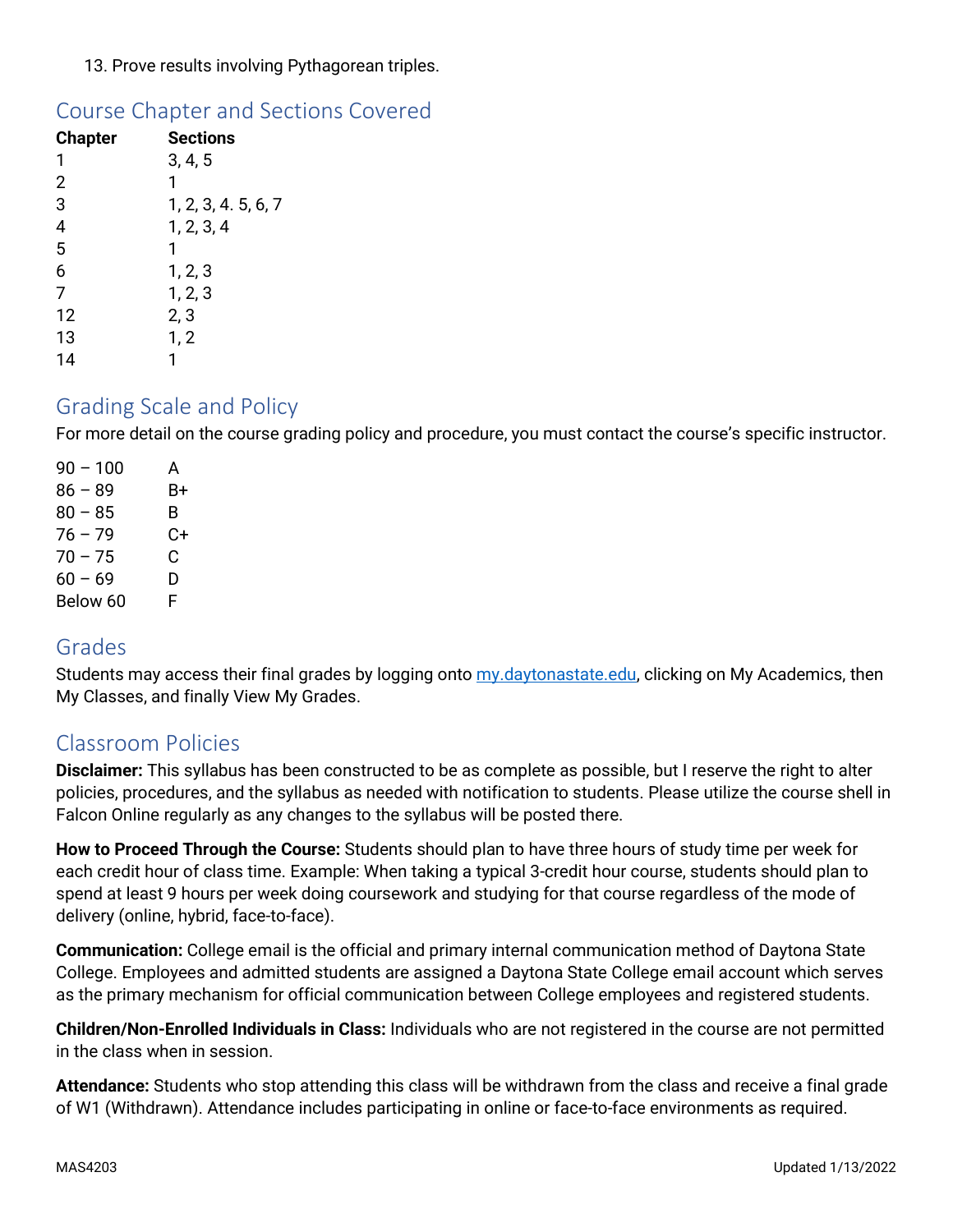**Classroom Etiquette:** All students should be on time for class. Attend to your needs before entering the room. Students who come late or leave during the class are a distraction to both the instructor and other students. The use of cellular phones and other electronic devices is also a distraction. Please ensure electronic devices are off (or silenced). If an emergency arises, please be courteous to your fellow students and leave quietly. Finally, cell phones, watch alarms, etc. are strictly prohibited during classroom assessment.

**Audit:** Auditing a course means that you wish to attend the classes, but do not wish to receive a grade. It is school policy that no audit will be approved after the drop/add period has ended.

**Incomplete Grade:** A grade of "I" will only be given at the end of this course when the instructor deems that the student has satisfied each of the following:

- 1. Has completed a minimum of 75% of the course work and made every effort to pass the course which includes having a record of good class attendance.
- 2. Has provided the instructor with a legitimate and documented reason for not being able to complete the course work by the end of the semester.
- 3. Has requested in writing from the instructor a grade of "I" prior to the last class period of the semester.
- 4. Has a mathematical chance to pass the course.

If this math course is a prerequisite for another math course, you may not be able to register for that math course until the incomplete is satisfied and a grade is entered.

It is the responsibility of the student to complete the remaining assignments before the incomplete automatically converts to the grade of F, which is 45 days following the end of the term in which the I grade was assigned.

A grade of "I" is only intended for students with unforeseeable circumstances which will result in them not being able to complete the course during the current semester.

**Class Withdrawal Process:** Students can withdraw from this class prior to the date listed in the Academic Calendar. It is not necessary to have approval from the instructor to withdraw from the course, but you should discuss the situation with the instructor prior to any action. Many times, issues and concerns can be resolved with communication. Please review the Refund/Repayment Policy in the current college catalog and check with the [Financial Aid](https://www.daytonastate.edu/financial-aid) office to determine how the withdrawal might affect your current and future financial aid eligibility. The steps for withdrawal from a class can be found on the [Student Falcon Self-Service InfoGuide](https://library.daytonastate.edu/student-falcon-self-service/home) (https://library.daytonastate.edu/student-falcon-self-service/home) under Drop Classes.

**Reinstatement Procedures and Instructions:** Students who are dropped from a class due to non-payment, nonattendance, or other process and wish to be reinstated should make a request following the [Class](https://www.daytonastate.edu/enrollment-information/index.html)  [Reinstatement Procedure](https://www.daytonastate.edu/enrollment-information/index.html) (https://www.daytonastate.edu/enrollment-information). Students are advised to speak with Enrollment Services to ensure the reason for the drop is resolved.

**Student Rights & Responsibilities:** Students are responsible for reading and following all college policies outlined in the current Student Handbook. Some of the most important are summarized below. The Handbook can be accessed on the [Student Resources](https://www.daytonastate.edu/student-resources) webpage (https://www.daytonastate.edu/student-resources) under the Student Resources left navigation menu.

**Sensitive Materials:** Course content aims to enable students to reach course goals and objectives. As such, students may be introduced to a wide range of topics and ideas that differ from familiar understandings and beliefs. Some content may be considered sensitive or offensive or disturbing (or all the above) by some students.

**Recording:** Students may record video or audio of a class lecture for a class in which the student is enrolled for their own personal educational use. A class lecture is defined as a formal or methodical oral presentation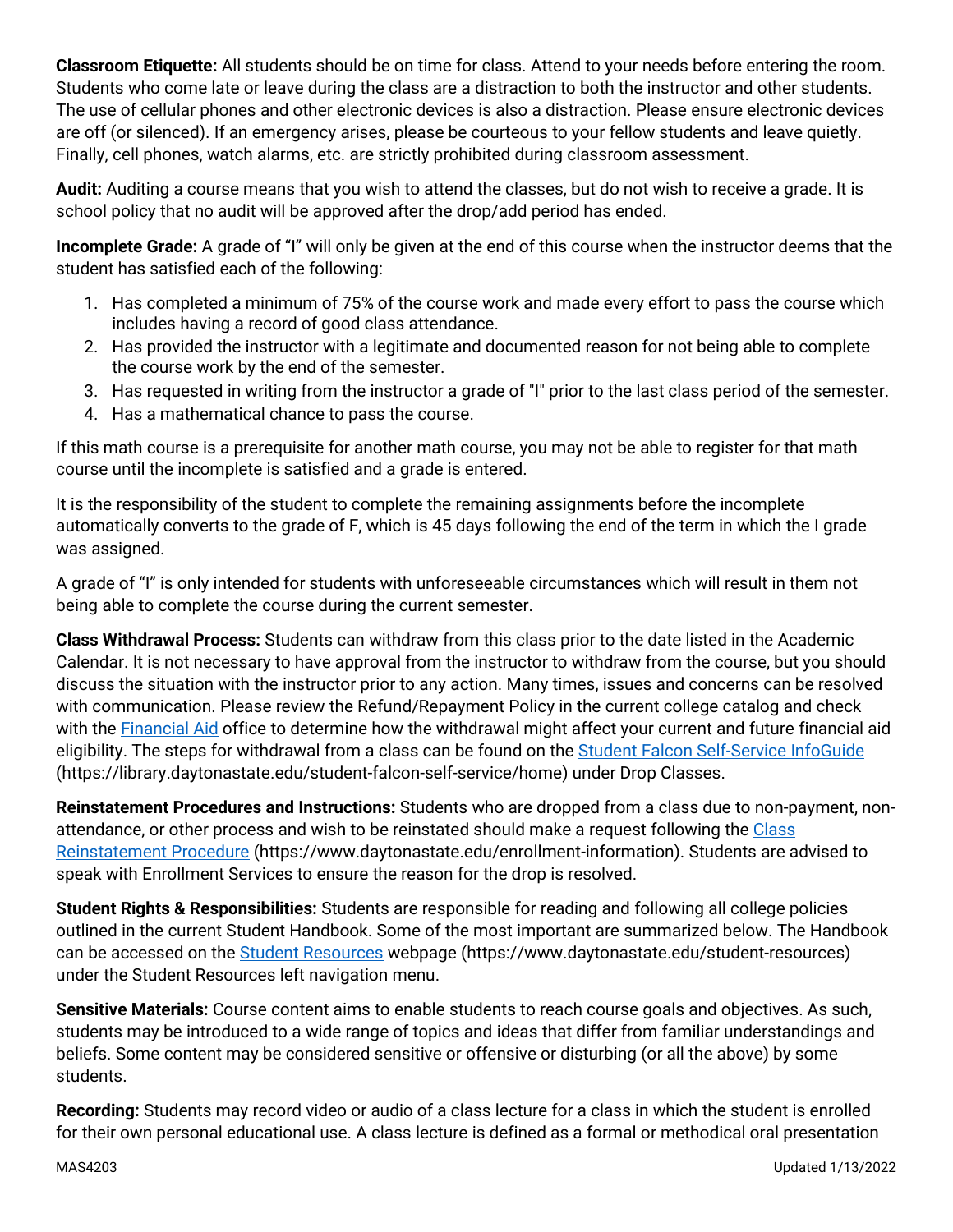as part of a college course intended to present information or teach enrolled students about a particular subject.

Recording class activities other than class lectures, including but not limited to lab sessions, student presentations (whether individually or part of a group), class discussion (except when incidental to and incorporated within a class lecture), clinical presentations such as patient history, academic exercises involving student participation, test or examination administrations, field trips, private conversations between students in the class or between a student and the faculty member, is prohibited. Invited guest speakers may be recorded with their consent. Recordings may not be used as a substitute for class participation and class attendance and may not be published, posted, or shared without the written consent of the faculty member. Failure to adhere to these requirements may constitute a violation of the Student Code of Conduct.

**Academic Integrity:** To preserve academic excellence and integrity, the College expects you to know, understand, and comply with the Academic Integrity Policy, which prohibits academic dishonesty in any form, including, but not limited to cheating and plagiarism. The grades you earn must be based upon your own work and must accurately reflect your own knowledge and skills.

An instructor who finds that a student has violated Academic Integrity may apply an academic consequence ranging from a zero percent for the assignment, up to and including failure for the entire course. Violations may be reported to the academic department chair for review and/or referred to the Judicial Affairs for appropriate disciplinary resolution. Visit the [Student Services Departments](https://www.daytonastate.edu/student-service-departments) page (https://www.daytonastate.edu/student-service-departments) for more information about Academic Integrity and the appeal process.

**Honor Pledge:** "I, as a member of the DSC community, pledge that I will neither give nor receive unauthorized aid in my work nor will I present another's work as my own, nor will I tolerate anyone who does." View the Student Handbook for more information.

### Forms of Academic Dishonesty

**Cheating:** Cheating can be defined as: receiving or giving unauthorized assistance on a quiz, test, exam, paper, or project or unauthorized use of materials to complete such; collaborating with another person(s) without authorization on a quiz, test, exam, paper, or project; taking a quiz, test, or exam for someone else or allowing someone else to do the same for you.

**Plagiarism:** Plagiarism can be defined as: submitting work in which words, facts, or ideas from another source are used without acknowledging that the material is borrowed whether from a published or unpublished source. For specific information on how to document information from other sources, students should check with their instructors, academic departments, or a recognized writing manual, such as MLA or APA.

**Self-plagiarism:** When students turn in the same assignment for two different classes, they are selfplagiarizing. This rule also applies to sections of an assignment. Not only does 'repurposing' assignments deny students the opportunity to learn, but also it is not fair according to the college's standards. Because of this, self-plagiarizing is coined 'double-dipping,' which leads to devaluation of grades and therefore, a devaluation of the College. Daytona State College prohibits self-plagiarism.

**Online Academic Integrity Violations:** These violations include but are not limited to the following: sharing your Falcon Online password, working on an assignment with someone else when it is supposed to be done on your own, looking at someone else's work while taking a quiz or exam, using a cell phone to share quiz or exam information, revising a paper that was found on the Internet, or submitting a paper purchased form a website.

**Fabrication:** Fabrication can be defined as listing sources in a bibliography that one did not actually use in a written assignment; presenting false, invented, or fictitious data/evidence in a written assignment.

MAS4203 Updated 1/13/2022 **Other Academic Misconduct:** Other Academic Misconduct might include, but is not limited to: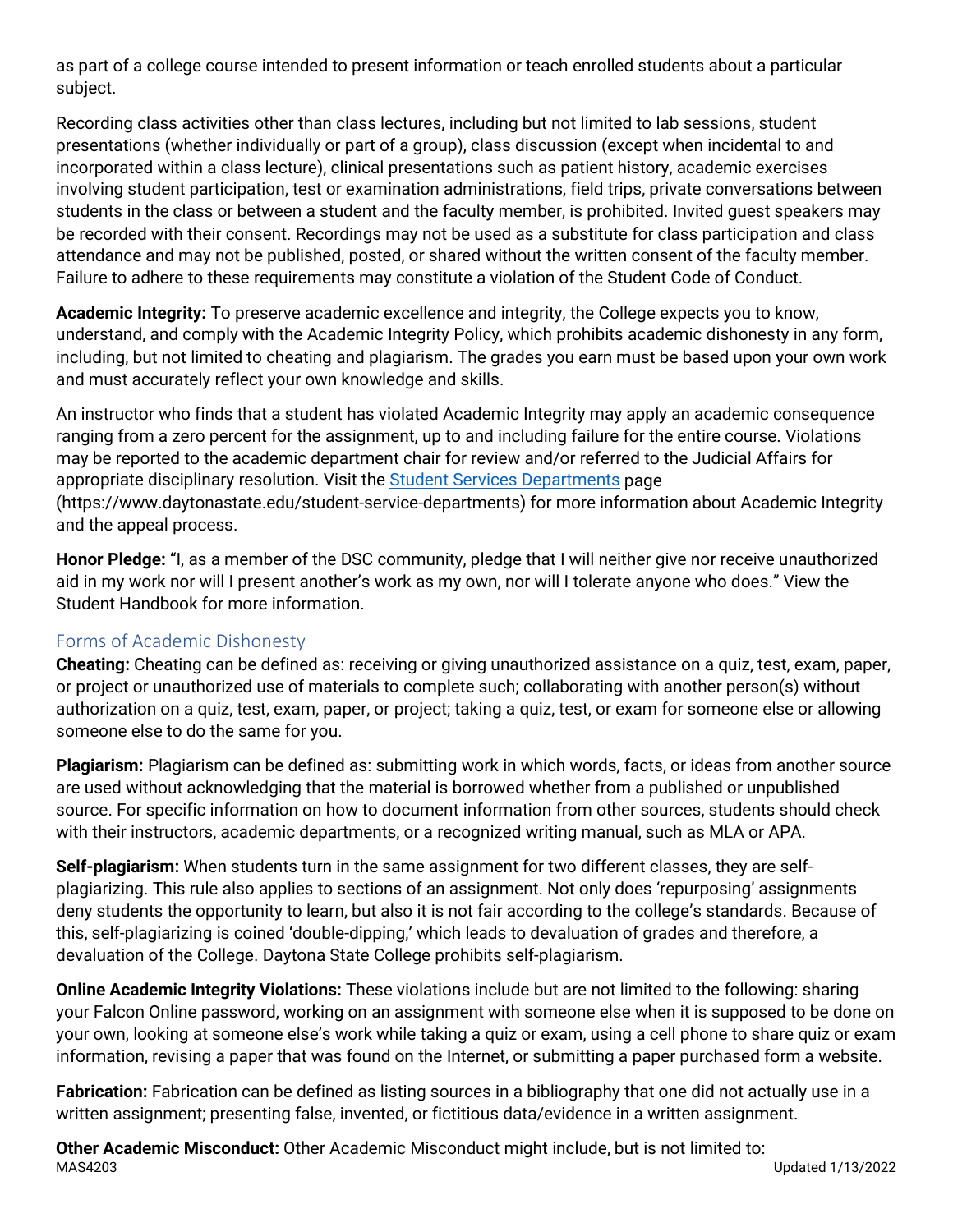- In a testing situation, conduct, such as, looking at a classmate's test, talking to a classmate, or leaving the classroom without the instructor's or proctor's permission.
- Obtaining help while taking online tests or quizzes in the form of another person consultation, Googling for answers, texting, or using other social media.
- Obtaining part or all of a test by theft/purchase OR selling /giving part of all of a test to someone else.
- Soliciting someone to impersonate you online or in a classroom setting.
- Entering an office or building for the purpose of changing a grade on a test, assignment, or in a grade book or for the purpose of obtaining a test.
- Altering or attempting to alter academic records of the College which relate to grades; being an accessory to same.

**Microsoft Office:** Microsoft Office 365, with 1TB of OneDrive storage, is available to enrolled Daytona State College students. Students are provided a college email address that serves as the student's official source for college communication. In addition to email, Office 365 provides students with shared calendars, the ability to create and edit documents online, team sites, and other collaboration tools. Whether you work on a PC, Mac, tablet, or phone, you will have a consistent experience across all your devices. The service includes online versions of Word, PowerPoint, Excel, Teams, OneNote, and OneNote Class Notebook. For more information about Office 365, visit the [Help Desk](https://www.daytonastate.edu/help-desk/) webpage (https://www.daytonastate.edu/help-desk/) and click on Office 365.

**Student Evaluation of Instruction:** Every semester for every course, you have the opportunity to give your instructors feedback on your experiences in class. Instructors use your feedback to make informed decisions about how they teach their courses. Understanding student perceptions and experiences is a part of how we improve teaching across the college. Student evaluations of instruction are also an important element of the faculty evaluation process, which is why collecting a broad, representative, and valid data set is important. What this means is the more students who participate, the better the feedback.

You'll receive email with instructions near the end of the semester. You have about two weeks before the evaluation window closes. You can find the Course Evaluation window for each semester in the Academic Calendar on Daytona State College's website menu under Academics. Your course evaluation link is unique, and evaluations are anonymous. Additionally, evaluations are anonymous, and instructors only see summaries after grades are posted.

**Class expectations:** This is a college credit course. All papers and communications related to the course must be written using proper grammar, spelling, and punctuation. Abbreviations, phrases, et cetera, that may be acceptable in emails between friends or on discussion boards outside of this course are not acceptable.

Any written communication received without following the standards of proper English will adversely affect your grade. This course also helps develop the general education skills of critical thinking, computation, and computer literacy.

**Student Rights & Responsibilities:** Students are responsible for reading and following all college policies outlined in the current Student Handbook. The Handbook can be accessed on the [Student Resources](https://www.daytonastate.edu/student-resources) webpage (https://www.daytonastate.edu/student-resources) under the Student Resources left navigation menu.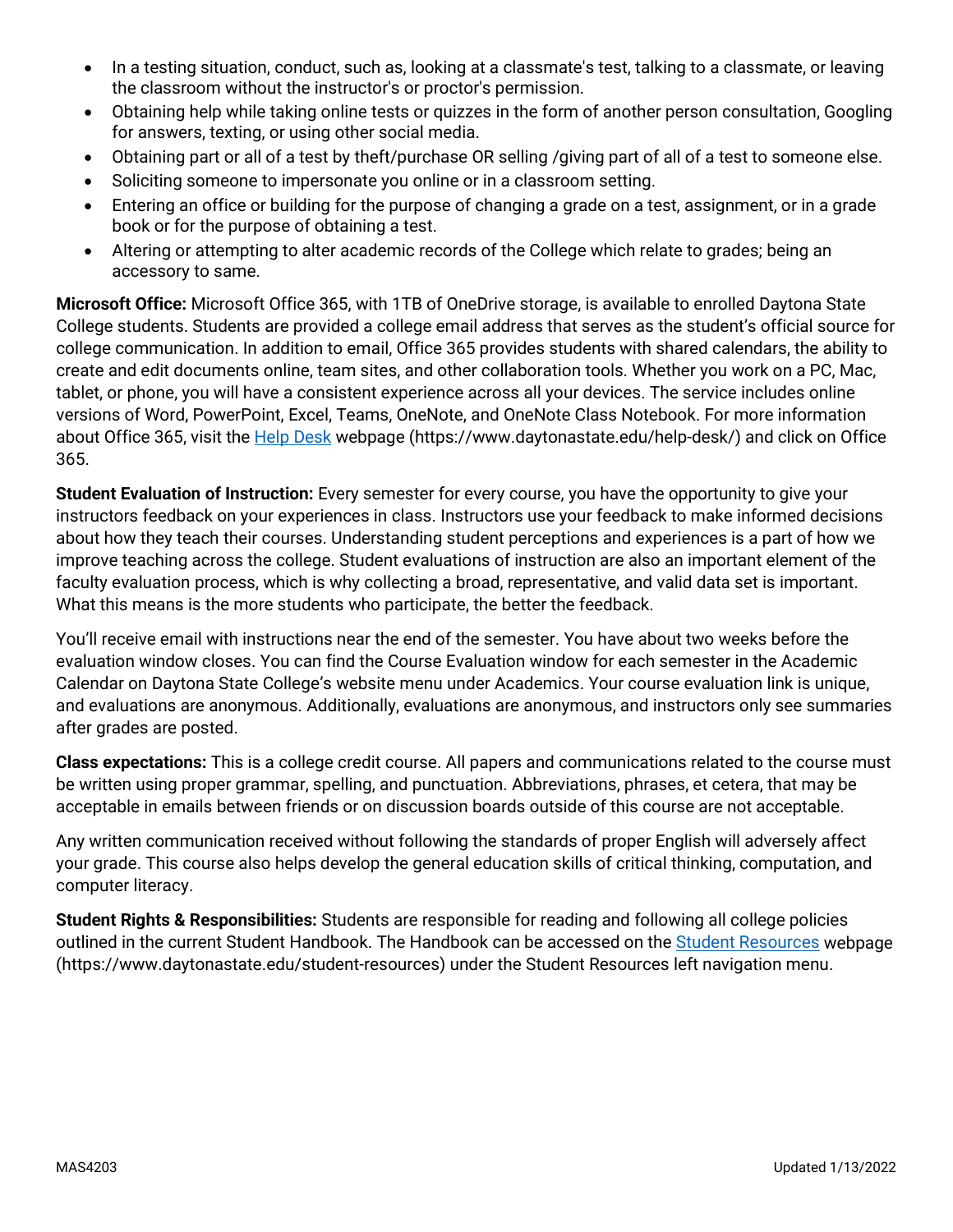# Support Services

**Counseling and Accessibility Services:** Counseling and Accessibility Services (CAS) provides tools and resources to students with documented disabilities. Students who self-disclose a disability and provide the required documentation to the CAS Office can receive confidential and reasonable accommodations to assist in their academic success. If you need accommodations, please contact the CAS Office at (386) 506-3038.

To call Florida Relay dial 7-1-1 or the appropriate toll-free number: 1-800-955-8771 (TTY), 1-800-955-8770 (Voice). Counseling Services are available on campus to help students by providing confidential short-term counseling and linking them to local community mental health professionals for long-term assistance when needed. Please call (386) 506-3038 for more information. Visit the [Counseling and Accessibility Services](https://www.daytonastate.edu/student-service-departments/counseling-accessibility/) webpage (https://www.daytonastate.edu/student-service-departments/counseling-accessibility/) for more information.

**Veterans:** If you are currently serving or have ever served in the U.S. Military, please feel free to visit the Veterans Center in the Building 100, Room 205 for any assistance or phone (386) 506-3653. Please visit the [Veterans Services](https://www.daytonastate.edu/veterans-services) webpage (https://www.daytonastate.edu/veterans-services) for more information.

**Academic Support Center:** The Academic Support Centers (ASC) assist students on every campus to achieve their potential by providing the resources they need to become successful, independent learners. Visit the [Academic Support Center](https://www.daytonastate.edu/library-and-tutoring/academic-support-center/index.html) webpage (https://www.daytonastate.edu/library-and-tutoring/academic-supportcenter/) for more information or email [ASC@DaytonaState.edu.](mailto:ASC@DaytonaState.edu)

**Writing Center:** For assistance with all stages of the writing process, please visit the [Writing Center](https://www.daytonastate.edu/library-and-tutoring/writing-center/) webpage (https://www.daytonastate.edu/library-and-tutoring/writing-center/). Appointments are recommended.

**Library and Research Services:** The Daytona State Library offers a variety of services and resources to support your academic success. Visit the [library website \(](https://library.daytonastate.edu/index)https://library.daytonastate.edu) to learn more.

**Technical Support:** Tech support is available for FalconMail, printing, web usage, Falcon Online, and more. Students may call (386) 506-3950 or email [HelpDesk@DaytonaState.edu.](mailto:HelpDesk@DaytonaState.edu) Information can be found on the [Help Desk](https://www.daytonastate.edu/help-desk/) webpage (https://www.daytonastate.edu/help-desk/). General help information for using Falcon Self-Service can be found in the [Student Falcon Self-Service Help Guides](https://library.daytonastate.edu/student-falcon-self-service) (https://library.daytonastate.edu/student-falcon-self-service).

For Falcon Online 24/7 support of course tools, view Help/Resources on the Falcon Online navbar or call the Helpdesk at (386) 506-3950, option 2. General help information for [Falcon](https://library.daytonastate.edu/falcononline) Online can be found in the Falcon [Online for Students](https://library.daytonastate.edu/falcononline) InfoGuide (https://library.daytonastate.edu/falcononline).

**DSC Alert:** Daytona State College has a mass notification system, DSC Alert. It's a multi-modal mass notification system that enables DSC to quickly send critical information to the College community via text, phone, and email during an emergency. Students also may receive non-emergency (outreach) communication including information on Registration, Financial Aid, College events, and other messages intended to make the enrollment process easier and improve your DSC experience. All DSC students are automatically opted into DSC Alert when they begin classes and will receive this service at no charge.

It's important to keep your phone number current in the DSC system. To update your phone number, log in to Falcon Self-Service from the MyDaytonaState portal and select My Profile > Contact Info.

For more information, please contact **DSCAlert**@DaytonaState.edu.

#### **The Center for Women and Men:**

- **CCAMPIS (Child Care Access Means Parents in School):** Assists eligible students with childcare.
- **New Directions:** Access to financial assistance for tuition, books, uniforms, and/or equipment for